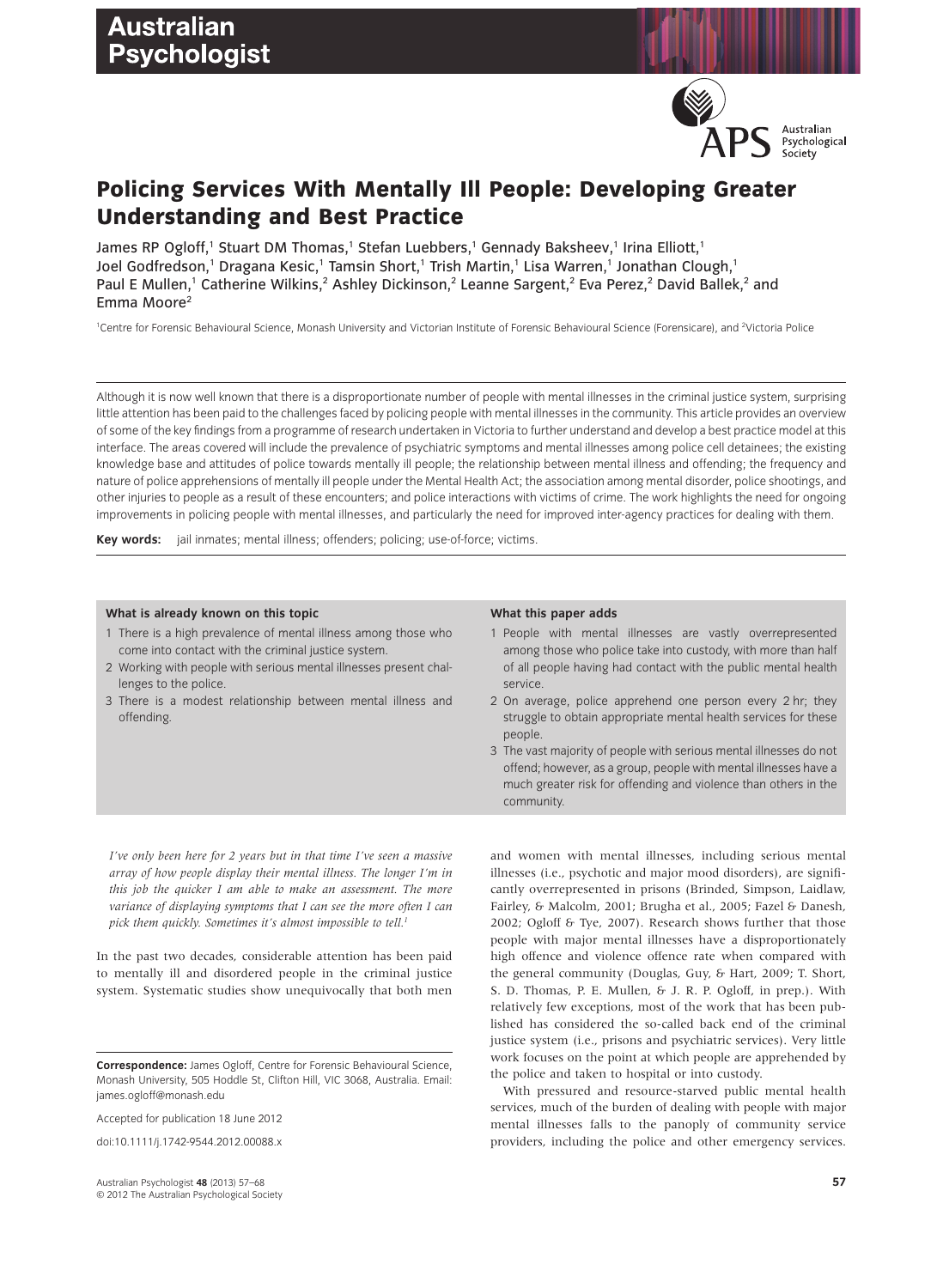In 2010–2011, Victoria Police responded to a total of 780,000 events (Victoria Police, 2011). These events included emergencies, serious incidents, criminal offending, and antisocial behaviour, and routine response calls for non-emergencies. The vast majority of calls to police do not result in arrest but lead to other outcomes.

Previous research and popular anecdote suggests that during the course of their duties and calls for assistance, the police commonly come into contact with mentally disordered people (Wylie & Wilson, 1990). That being said, very little is actually known about specific contact rates, or the precursors, processes, interventions, and outcomes of these encounters. What we do know is that at the extreme end of the spectrum, people with mental disorders are overrepresented in critical incidents that result in police shootings (e.g., Dalton, 1998). For example, the 2005 investigation into police shootings in Victoria by the Office of Police Integrity (2005) found that three out of six people fatally shot by the police were found to be mentally ill by the coronial reviews, and an additional two were also believed to have been mentally ill. Ongoing concerns have been expressed about police fatalities as evidenced by media interest in coronial inquests into police shootings, despite police often being exonerated (e.g., Inquest into the Death of Tyler Cassidy, Victorian Coroner's Court Case 554208).

A number of concerns have been identified regarding the nature and outcomes of police contact with mentally disordered people; one of the most pressing concerns has been levelled at the lack of specialist skill training that police receive in relation to dealing with people who are in acute mental distress (e.g., Vermette, Pinals, & Appelbaum, 2005). Very little is known, however, about how police view mental illness and how frequently they believe they come into contact with people who are mentally ill. Similarly, almost no research exists regarding police officers' use of their emergency powers under mental health acts, which typically permit them to apprehend people at imminent risk of harm to themselves or others, and take them to hospital for further assessment.

The relationship between criminal behaviour and mental illness continues to receive considerable attention. Wallace, Mullen, and Burgess (2004) undertook a data linkage study to examine the patterns of offending in a large cohort of patients with schizophrenia admitted to psychiatric services in Victoria. The criminal records of 2,861 patients with a first admission for schizophrenia recorded on the Victorian Psychiatric Case Register in 1975, 1980, 1985, 1990, and 1995 were compared with a matched community comparison group. Results showed that people with schizophrenia were three times more likely than those without mental illness to commit an offence, and five times more likely to commit a violent offence. A similar, but significantly larger, study by Jablensky, Morgan, Morgan, Valuri, and Ferrante (2004), which linked 219,052 cases on the Western Australia psychiatric register with 388,370 individuals on the criminal offender's database, found differences in the rate of contact with police across diagnostic categories. Just under half (48.5%) of individuals with substance misuse diagnoses, 39.1% of individuals with personality disorders, and a third (32.5%) of individuals with schizophrenia had been in contact with the justice system, with the

majority of offenders having been arrested prior to any contact with psychiatric services. There is a need to update these studies to determine if and how patterns of offending have changed over the last decade, and whether any such changes impact on the revision of best practice community policing initiatives.

Beginning in the 2006–2007 fiscal year, Victoria Police selected mental health as one of its priority areas, and enhancing policing responses to people with mental illnesses as a strategic service delivery commitment. Since that time, Victoria Police has developed a comprehensive and sophisticated mental health strategy, and has undertaken significant changes in how police officers are trained and how people with mental illnesses are treated. Part of the early strategy was to engage with Monash University and the Victorian Institute of Forensic Mental Health (Forensicare) to undertake a program of research, which will be highlighted later.

This article provides an overview of some of the key findings from a programme of research undertaken in Victoria to further understand and develop a best practice model at this interface. While the research findings are from Victoria, the major themes are consistent with jurisdictions in Australia and internationally. The areas covered in this article will include the prevalence of psychiatric symptoms and mental illnesses among police cell detainees; the existing knowledge base and attitudes of police towards mentally ill people; the relationship between mental illness and offending; the frequency and nature of police apprehensions of mentally ill people under the Mental Health Act; the association among mental disorder, police shootings, and other injuries to people as a result of these encounters; and police interactions with victims of crime.

# **Project PRIMeD (Police Responses to the Interface of Mental Disorder)**

As noted, to assist with understanding the challenges and enhancing the capacity of police to work with mentally ill people, a joint research project was undertaken among Victoria Police, Monash University, and Forensicare. The project, "PRIMeD," was funded for 5 years (2007–2011) by an Australian Research Council Linkage Grant (LP0774829). The project was overseen by a steering committee and an expert advisory committee, and resulted in more than 15 studies, including five doctoral theses, being completed. There were four phases of the project: Phase 1—scoping and formulation (including prevalence of mental illness among police detainees, police officers' attitudes and knowledge about mental illness, in-depth interviews with police officers, and focus groups involving interagency partners, including health and other emergency service agencies); Phase 2—police apprehension of people suspected to be mentally ill (monitoring police apprehension of people under the Mental Health Act); Phase 3—police use of force (exploration of the relationship between mental illness and police use of force, including fatalities); and Phase 4—schizophrenia and offending/victimisation (an exploration of the relationship between schizophrenia and offending/victimisation). The work is culminating in the development of a best practice model of policing people with mental illness.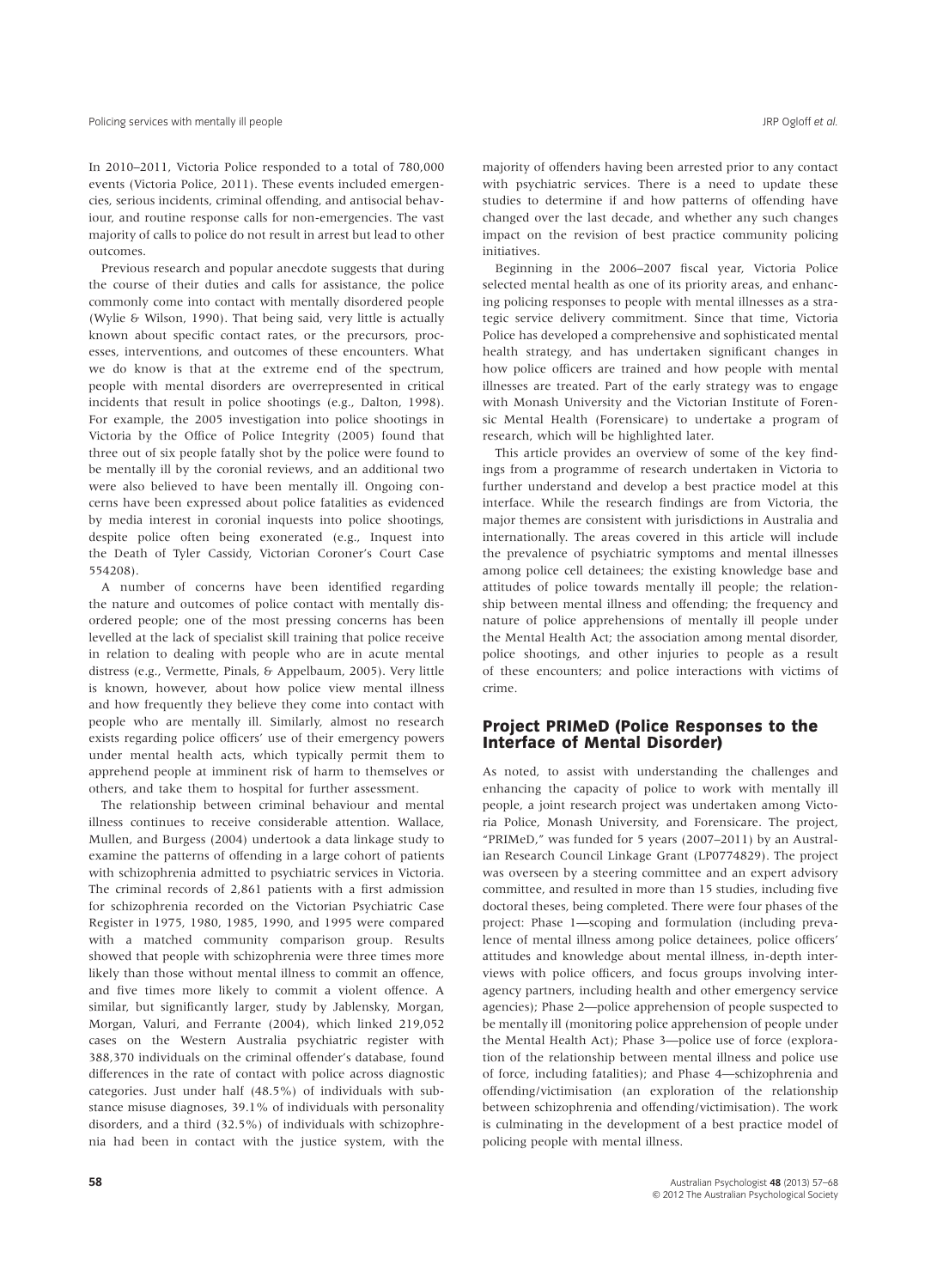#### **Prevalence of Symptoms of Mental Illness and Diagnoses Among Police Cell Detainees**

To determine the prevalence of symptoms of mental illness and psychiatric disorders that are present among police cell detainees, two studies were undertaken. Linkages were made with the police contacts database to gather offence-related information, and with the public mental health database to obtain detainees' histories of mental health care. In addition, collateral information was sought—where available—from detainees' community-based general practitioners.

In the first study (Ogloff, Warren, Tye, Blaher, & Thomas, 2010), a representative sample of 614 people (561 males; 53 females) detained around Victoria (average age: 31 years) was screened for symptoms of mental illnesses using the Brief Psychiatric Rating Scale, which the custodial nurses administered. Results showed that one third of detainees reported current psychiatric symptoms at the time of detention—the most commonly reported symptoms being anxiety and depression.

More than half of the sample had some prior contact with the public mental health system, and almost one third of detainees (32%) were receiving psychiatric treatment in the community at the time of being arrested. Of these people, half (17%) were treated by a public mental health agency, and the remainder by private psychiatrists and general medical practitioners. The psychiatric disorders being treated included mood disorders (usually depression)—11%; anxiety disorders (including posttraumatic stress disorder)—8%; and psychotic disorders (primarily schizophrenia)—5%. Substance abuse emerged as a pervasive problem, with 70% of detainees reporting current use, usually of multiple substances. Medical management of acute withdrawal symptoms was required for 21% of detainees.

Unsurprisingly, pre-existing mental health problems were associated with a greater number of psychiatric symptoms being experienced while in police cells, and the most severe psychiatric symptoms were present among those who had previously been hospitalised in a psychiatric service (a proxy indication of the severity of their mental disorders). Of note, no differences were found for the types of offences for which people were charged, regardless of their mental health histories or symptomatology; most had been charged with non-violent offences.

In the second study (Baksheev, Thomas, & Ogloff, 2010), 150 people (136 males; 14 females) detained in police cells (average age: 30 years) were assessed using the Structured Clinical Interview for DSM-IV-TR (SCID-IV) to identify current (past month) and lifetime mental illness. Three quarters (75%) of detainees met diagnostic criteria for at least one mental disorder at the time they were in police custody. Substance dependence disorders were the most common diagnoses; however, even when these were excluded, one in two detainees still met criteria for a mental disorder. Moreover, 32% of detainees had a diagnosis of both a substance use and mental disorder (i.e., dual diagnosis).

Figure 1 shows a comparison of the lifetime prevalence of psychiatric samples compared with a sample of 5,000 nonoffending people in Victoria (Short, Thomas, Luebbers, Ogloff, & Mullen, 2010). As Figure 1 reveals, the odds of meeting diagnostic criteria for a psychotic disorder were 15 times higher in detainees than in the general population.



**Figure 1** Comparison of lifetime rates of primary mental disorders in police cells and the community.

As with the sample in the first study, the majority of detainees (70%) had committed non-violent offences leading to their arrest (e.g., theft, obtain property by deception, and fail to answer bail). Over half had a history of contact with the public mental health system, with considerable variation in the intensity of services having been provided; one in four detainees had been admitted to a psychiatric hospital on at least one occasion.

In addition to determining diagnoses, Baksheev, Ogloff, and Thomas (2012) also administered two mental health screening tools to the sample to compare their results with the SCID-IV: the Brief Jail Mental Health Screen (BJMHS; Steadman, Scott, Osher, Agnese, & Robbins, 2005) and the Jail Screening Assessment Tool (JSAT; Nicholls, Roesch, Olley, Ogloff, & Hemphill, 2005). Using existing police practices for identifying mental illness, which are generally informal and unsystematic, fewer than half (47%) of the detainees were correctly classified as needing mental health care while in police cells (Baksheev et al., 2012). Alternatively, the BJMHS correctly classified two thirds of those experiencing a serious mental illness, and correctly identified 73% of detainees experiencing any mental disorder. Performing even better, the JSAT correctly classified three quarters of those experiencing a serious mental illness, and correctly identified 82% of detainees experiencing a mental disorder.

It is important to note that neither sample of detainees included people identified by police as needing immediate psychiatric care, since those people were taken by police to hospital in accordance with the police powers under the Mental Health Act (1986). Taken together, these studies substantiate the high rate of mental health symptoms and psychiatric diagnoses among police cell detainees. Importantly, many detainees with a mental illness were not being identified using current police screening practices. The way that detainees with a mental illness are identified and treated has significant implications for their safety and well-being in police custody.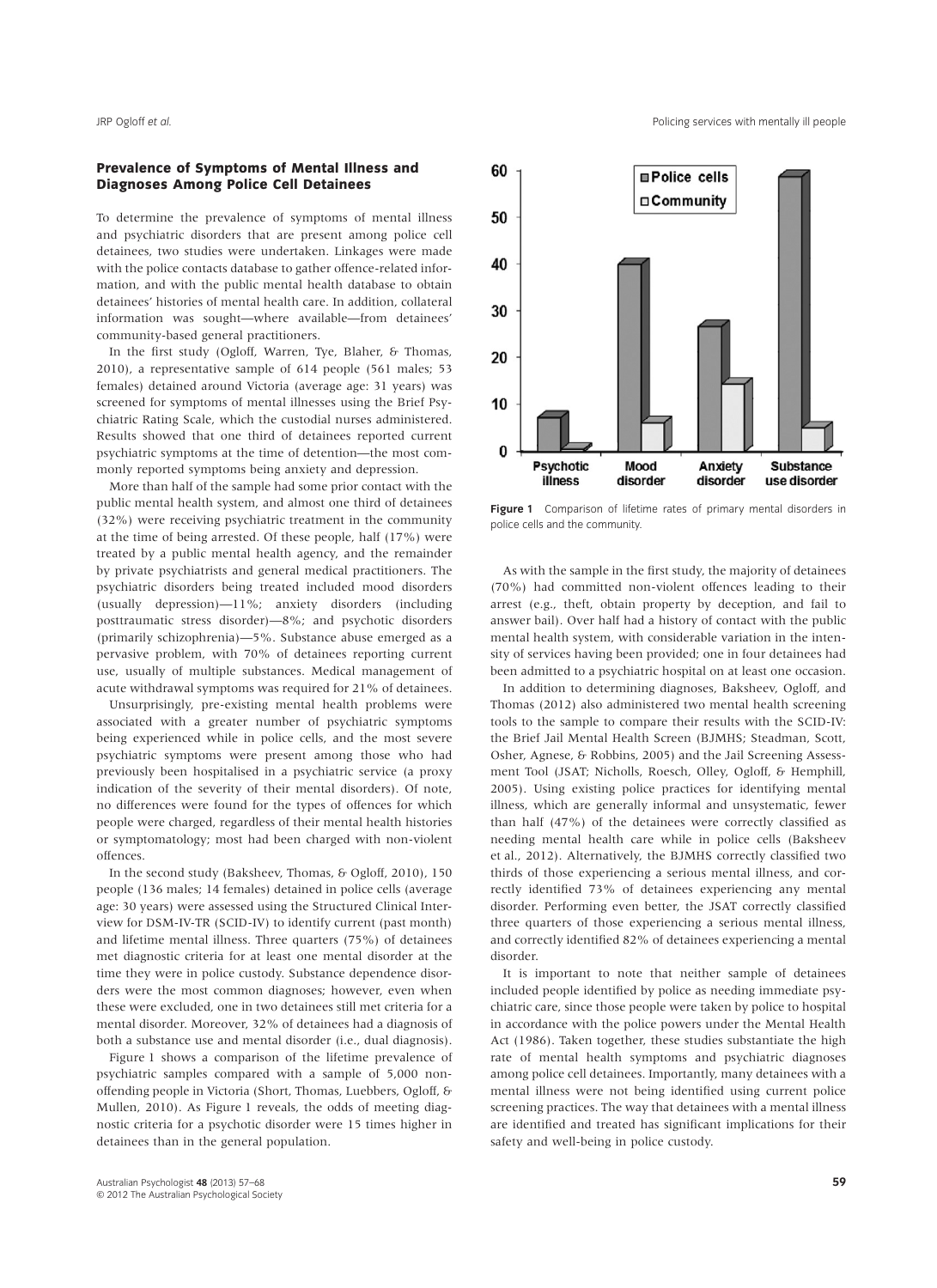### **Police Officers' Knowledge, Attitudes, and Experiences Working With Mentally Ill People**

Given the prevalence of mental illness among those with whom the police have contact, it is important to learn about police officers' experiences and attitudes regarding this population. Over the years, factors such as deinstitutionalisation, increasingly restrictive involuntary commitment criteria, and a limited availability of community-based mental health services have increased the involvement of the police in dealing with individuals who have a mental illness. In this context, a survey of a representative sample of 3,534 Victorian (77.8% males; 23.2% females) police officers' experiences and knowledge of mental illness was undertaken (Godfredson, Thomas, Ogloff, & Luebbers, 2011). Respondents estimated that in an average week, they regularly come into contact with mentally ill people, with 50% reporting at least one to two such encounters a week, and more than one third reporting between three and ten encounters. These encounters occur in a wide range of contexts, including calls for assistance by mental health services, during patrol duties, and doing welfare checks on regulars who "drop-in" to police station front desks. Many contacts occur during times of crisis.

The most commonly reported sources of information used by police members to determine if someone is mentally ill were (in order of what members use most) person-based information (consisting of previous knowledge of the person and the person's behaviour observed at the scene, such as speech content, behaviour, appearance, aggression, and violence); police sources (information recorded in the police database and information provided by dispatch); and health information (information provided by health/mental health services). Responses indicated that officers' understanding of mental illness was more likely to be based on their on-the-job training and/or experience of mentally ill people in their private life, rather than information gained from more formalised courses provided by Victoria Police or other external agencies. They reported that they generally learned how to deal with mentally ill people via an apprenticeship-style approach, with junior officers learning from their superiors, again reinforcing the notion of an accumulated experience-based practice approach to learning.

Police reported a number of challenges to resolving situations with people experiencing mental illness, with the five ranked most frequently identified themes being the following: gaining support from mental health services; communicating with the mentally ill; avoiding violence/aggression in the encounters; cooperation and compliance of the person experiencing mental illness; and effectively identifying and understanding mental illness.

In a related study, a subset of 304 police officers, who completed the survey in the study earlier, also watched one of three videos depicting a police encounter designed to elicit maximum opportunities for police members to exercise their discretionary powers (Godfredson, Ogloff, Thomas, & Luebbers, 2010). Each one of the videos was identical, except that the mental state and behaviour of the individual subject were varied. The subject was portrayed as being either mentally ill, not mentally ill, or with an ambiguous mental state, and the situation depicted included a minor offence (drinking in a park), no injuries, no bystanders, and an anonymous complainant who had left the scene. Each scenario ended prior to the encounter being resolved. Members

were then asked how they would *actually* (i.e., in their actual job) and *ideally* (i.e., given ideal resources/circumstances) resolve the encounter using the following options: (1) walk away from the situation; (2) handle the matter informally (e.g., referral to a welfare or community mental health service); (3) call for assistance from the mental health Crisis Assessment and Treatment Team (CATT); (4) apprehend and take under Section 10 of the *Mental Health Act* (1986); or (5) arrest.

The results are presented in Figure 2, and show that in the scenario where the individual was not mentally ill, most of the police members (almost 70%) would have both likely and ideally handled the situation informally. Approximately 20% would have arrested the individual, 5% would have walked away, and very few police would have sought any involvement of mental health services.

The greatest discrepancy between what officers ideally like to do and what they would actually do occurred when the subject's mental state was portrayed as being possibly mentally ill or obviously mentally ill. In the ambiguous scenario, the preferred option (40%) was to call a CATT, yet in reality the majority of officers would try to handle the matter themselves informally (60%). In the mentally ill scenario, the majority of officers preferred to have the assistance of a CATT (55%), yet again in reality members would use their powers to apprehend the person under Section 10 of the *Mental Health Act*. The discrepancies between *actual* and *ideal* responses in scenarios where the individual was possibly or almost certainly mentally ill suggest that officers face considerable obstacles when resolving encounters with people experiencing mental illness. The research from the broader project confirmed that officers often have difficulty getting the help they perceive they need, and finding an appropriate placement or mental health services for the mentally ill people with whom they come into contact.

The findings demonstrate that police officers have frequent contact with mentally ill people, and these encounters are associated with considerable practical difficulties, both in terms of knowing how to deal with people experiencing mental illness and how best to find appropriate supports for them. While officers were generally using appropriate behavioural signs to identify mental illness, their knowledge about mental illness primarily came from idiosyncratic experiences on the job and/or in their private lives. Variation in officers' understanding of mental illness accounts for some of the variation in the options that members use to resolve encounters with the mentally ill. The scenario study showed further that while officers were adept at selecting outcomes appropriate to the mental health needs with which an individual presents, there was a large discrepancy between what members would ideally like to do and what they ultimately choose to do when trying to resolve encounters with mentally ill people. It appears that police generally feel unsupported by mental health services, and try to handle matters themselves either informally or using apprehension powers (i.e., arrest or Section 10).

A series of 25 in-depth interviews with police officers was also conducted. The semi-structured interviews were completed on site at five different police stations. The interview lasted from 40 to 90 min and involved officers with a range of experience: 5 had just over 2 years of experience, and 7 had over 20 years of experience. The work revealed that officers come into contact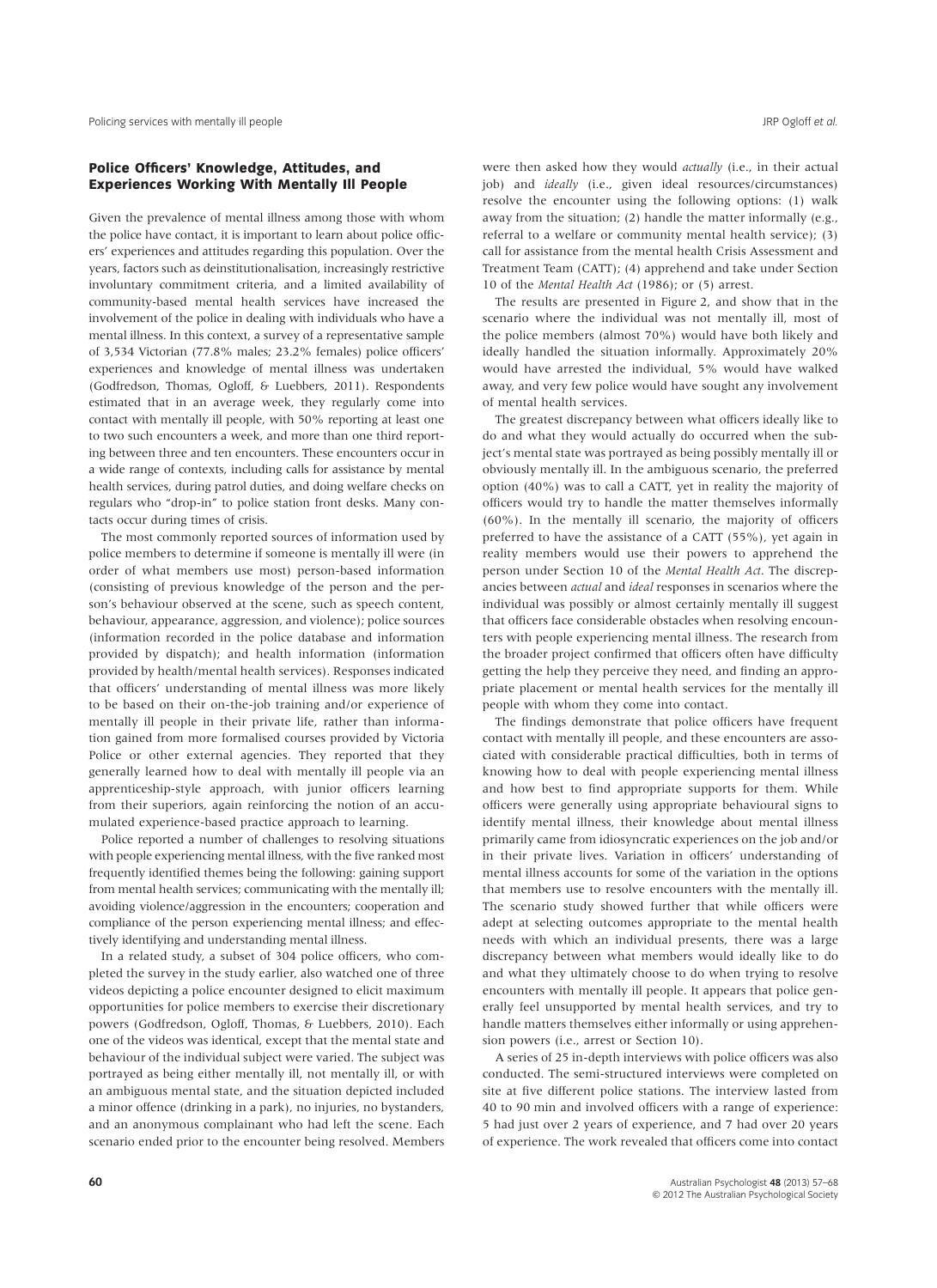

Figure 2 Police officers' actual and ideal approaches to resolving a situation when the mental state of the subject was varied. CAT = Crisis Assessment and Treatment; S10 = section 10, Mental Health Act, Victoria.

with many people who appear to be mentally ill, as the following quotations make clear:

*There's a lot of psychiatric patients coming through the police station. More than ever.*

*I was not aware of how many people have a mental illness until working [here] and making contact with them.*

*We have a lot of dealings with them, every day, taking up lots and lots of man hours.*

*It's a bloody massive problem.*

Police officers also noted that they developed individual strategies for dealing with them, based upon their own common sense and experiences, as follows:

*I don't know I think it's after 22 years I get a pretty good idea of whether someone's off their . . . basically mentally incapacitated or not. I don't know I would probably go on a gut feeling more than anything else.*

*Obviously I'm not a psychiatric person but I deal with a lot of odd or mentally ill people presenting different. You can tell usually if someone's just drunk or. I don't know you just get a vibe for it.*

*I don't have the sort of training to say whether someone is mentally ill or not . . . You're thinking purely from your experience in life.*

The interviews with police officers showed a significant degree of compassion as the following quotation exemplifies:

*My dealings with any of the mental health people is [usually] not the result of them being charged with something, it's a welfare issue, thinking*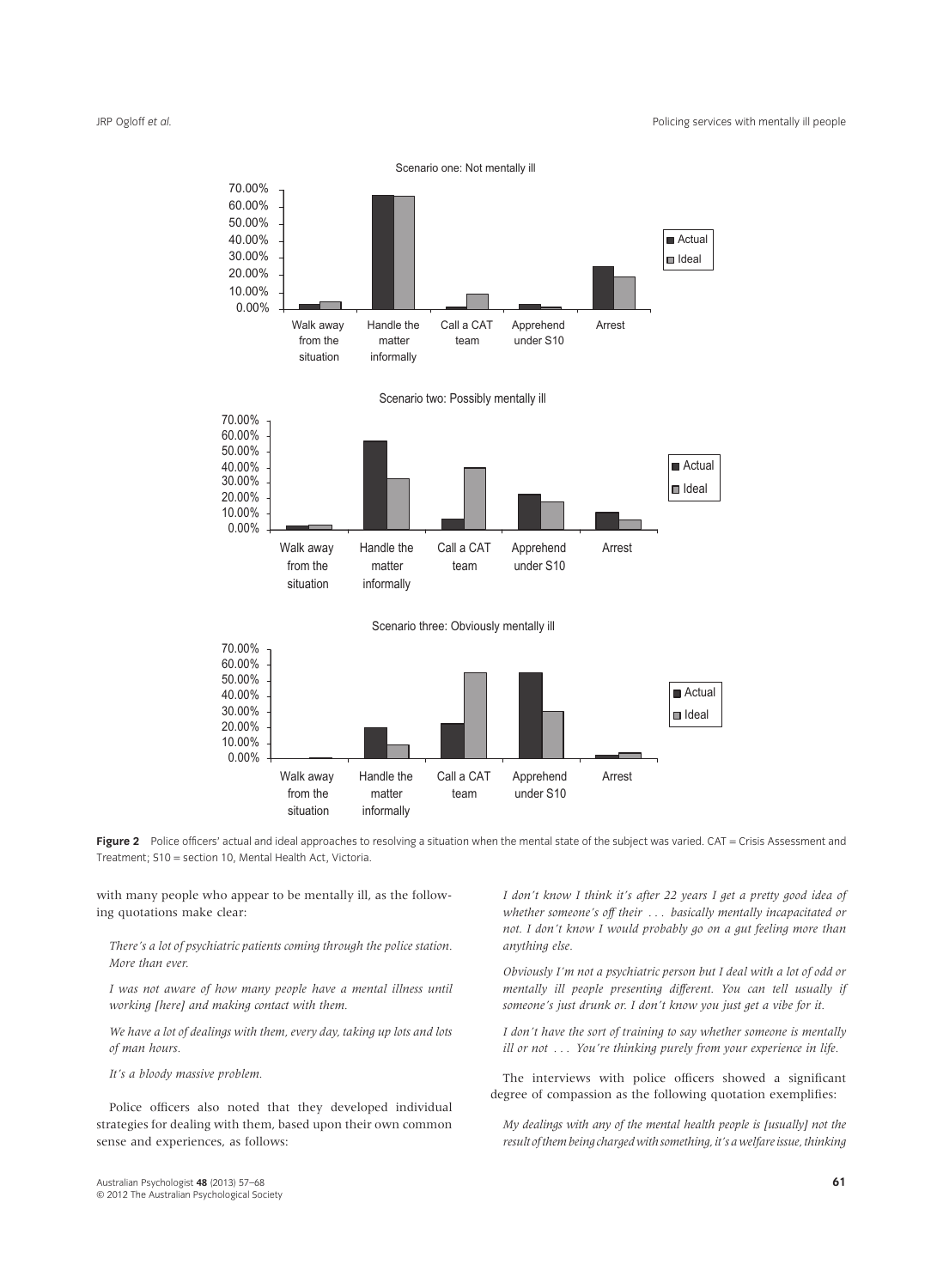*we can't leave this guy out in the street. He's accusing me of killing his grandmother, what's he going to say to the next person that walks past and, if they take offence to that, what are they then going to do? Are they going to belt this bloke? Are we then going to be coming back here for an assault? So it's primarily as a welfare issue for that person and to some extent for the community as well. He's a bit disturbed but he's not going to harm anyone so you err on the side of caution, do what you think is the right thing and try and get him some help.*

Finally, the most unexpected finding of the interviews was reports from officers about "regulars." These are people with mental disorder that have a regular form of support from a particular officer:

*I've gone out of my way to visit her to see how she's going. She needs to be somewhere where people can look after her. People take advantage of her because of her good heart. You know sexual favours and money. And when she gets her pension it goes on alcohol, smokes. And she's always ringing up here at night. She gets jabs in the arse for something. I went and saw the case workers because she had to move away from these people next door cause they took advantage of her. I said "when they come and see you—you come and see me." I haven't seen her for a while but I've been too busy. I should go around and see her cause I feel bad she'll think I've abandoned her. But she knows where I am. Some of them won't deal with anyone else and they get attached to you. I like to help people. This is a job where you deal with the shit of the world all the time and if you can do something nice for somebody, she might come around. A bit of good karma doesn't hurt you every now and then. It's always nice to think you've done something nice at the end of the day. You don't get it every day. So if I can go home and say A's having a better day cause I went and said hello. I don't have to go there and save the world. It's just something little you can help somebody do cause they just needed a bit of advice "Don't give all your money away to dick head. I want to see that money here tomorrow." And I go around tomorrow and it's still there. I'm happy with that. That's one more day she's got some cash.*

*Sometimes you think if I am really, really friendly and sound really, really helpful then they will just go away and the catch is they're thinking "oh great" and then they will ring you all the time. I've got a lady who rings me every two weeks—she always thinks people are after her. It's just paranoia, she always thinks there's people watching her or whatever . . . and it's just somebody walking past her house. So I'll just say little things to keep her happy like "oh yeah I've been patrolling around your house more often," and then straightaway she will say, "oh yes I've noticed there's been no problems," so she's happy, we're happy. It's the easiest way to do it but then it means you get phoned every two weeks.*

*Some police here have good relationships with some of the mentally ill. D would often ring up Officer C, and C would spend an hour on the phone with him, just down tools. C's now retired. I've had that contact with him when C hasn't been available, where I was aware at the time that C was keeping him, so it was easy enough for me to do the same sort of thing. I just put him on speaker phone and keep doing what I'm doing.*

While anecdotal, the in-depth interviews provided considerable information and added important context to the more

quantitative research findings. It is noteworthy that following each presentation of this information to audiences that include police officers, we are regaled with additional anecdotes that confirm the information provided.

## **The Frequency and Outcome of Police Apprehensions Under the Mental Health Act**

As indicated earlier, one of the options available to the Victorian police under the Mental Health Act is the power to apprehend people whom they believe are mentally ill, and transport them to a facility to provide mental health services. This study investigated the frequency, circumstances, and outcomes of such contacts. Information was obtained for all 4,798 occasions in which the police apprehended a mentally ill person and transferred them to hospital between December 2009 and November 2010. The people who were the subjects of the transfers were then linked to police and public mental health databases to examine history of police contact and history of mental health care. In addition, thematic analysis of the police members' descriptions of incidents was conducted to identify the common scenarios resulting in police involvement and mental health transfers.

Nearly all (90.7%) police mental health transfers originated in the context of psychiatric crises. Of all the encounters, only 2.4% were the result of a planned interaction between police and the person who was ultimately transferred. The vast majority occurred because the community member had threatened suicide, attempted suicide, or engaged in self-injurious behaviour. In addition, a significant proportion of incidents required a police response due to aggression and property damage. Finally, it was family members who had most commonly contacted the police for assistance. The analyses further revealed that police went to considerable efforts to try and engage supports/ services for the person being transferred (e.g., driving to multiple hospitals/services).

Police often requested support from multiple services when dealing with these incidents, primarily from CATT and/or Ambulance Victoria. In one out of six requests for support from a CATT, no response was available. When support was provided, it was generally available within 1 hr; however, over a quarter of response times were between 2 and 5 hr. Similarly in one out of ten requests for ambulance support, none was available. When they did respond, however, the majority of ambulance support responded within 30 min (over a quarter of response times were between 1 and 5 hr later). In close to 80% of incidents, police transferred the community member to a hospital emergency department, with the remainder being transferred to a police station or directly to a psychiatric facility.

The results show that generally, police identified and transferred appropriate people to services, with just over 75% either being admitted to a psychiatric facility or being assessed by triage as needing review by a psychiatrist. However, one in five community members who the police transferred were assessed and released because they did not meet the criteria for involuntary admission to hospital. Further examination of this group showed that while they were not found to meet the criteria for involuntary admission to hospital, they were still needy: high rates of personality disorder, substance use disorders, intellectual disability, and acquired or traumatic brain injury.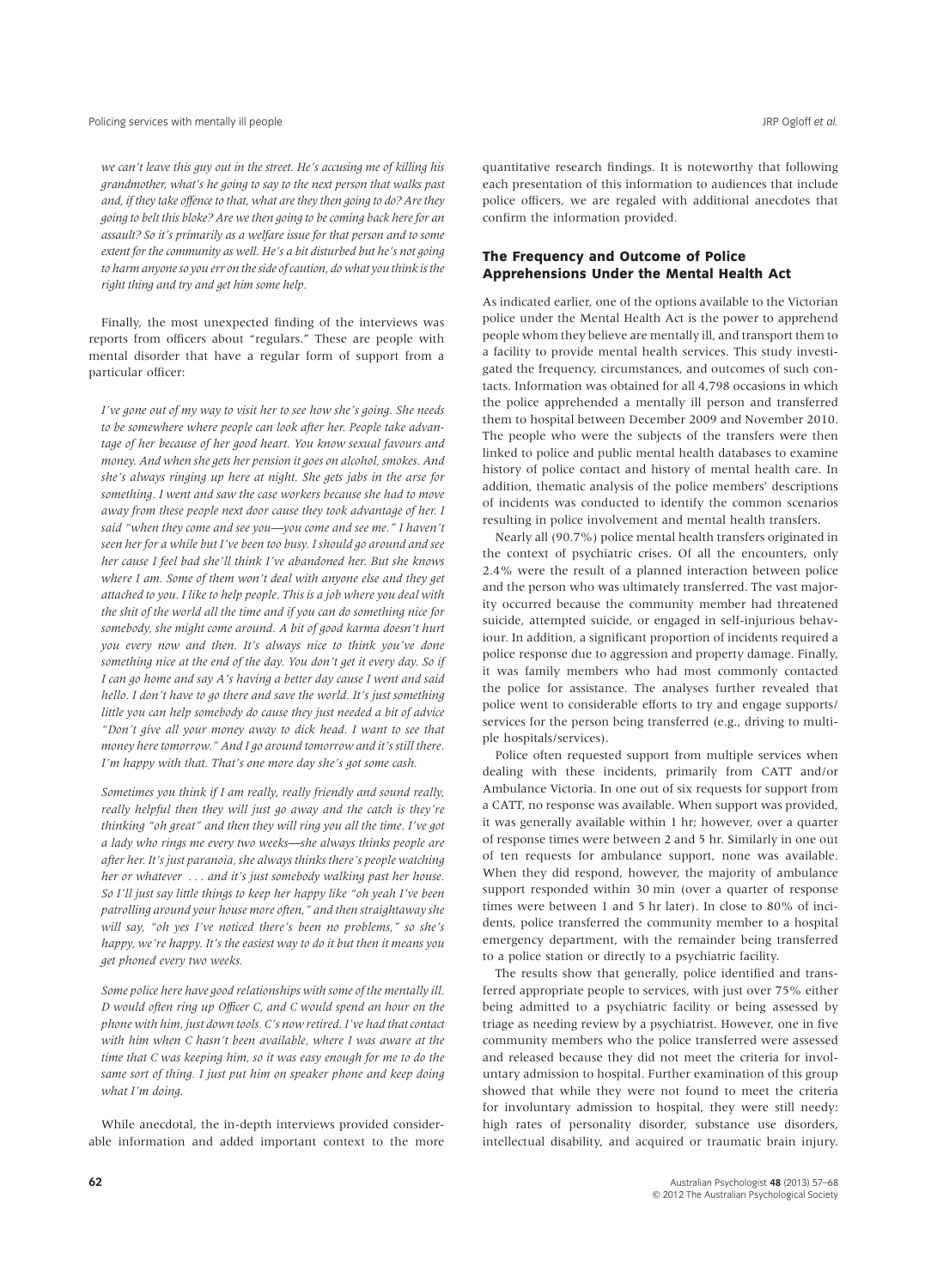They also had a lower level criminal offending (e.g., nuisance offences) than the other people apprehended and transferred to hospital.

In general, police spent 2 hr resolving these incidents (a quarter take 3.5–6.5 hr). This is approximately eight times longer than the average police "job" and represents a considerable drain on police resources.

The mental health histories were accessed for the police transfers and revealed that almost all (94%) had a diagnosed mental illness. Compared with a random sample of mental health service users (Short et al., 2010), those transferred by police were two to three times more likely to have an illness characterised by psychosis (i.e., schizophrenia spectrum or affective psychosis). They were also more likely to have a co-occurring substance use disorder or personality disorder. They also had more intensive involvement with the mental health service system in the past. Finally, they were generally younger when they were first admitted to hospital, had more periods of hospitalisation, and a greater length of stay when hospitalised.

A significant proportion (51%) of those transferred by police had been charged with a criminal offence during their lifetime, and just under half had been the perpetrator of family violence. The rates of offending for this group are 10 times greater than those in the general population. Their rates of family violence were 20 times greater than people in the general population.

These findings suggest that police are regularly performing mental health transfers, approximately one every 2 hr across the state. The people being transferred present as a group with multiple and complex needs (i.e., high rates of psychosis, co-occurring substance use, and personality disorder, combined with elevated propensities towards criminal behaviour). Importantly, police are engaging these people when they are in crisis with limited support—a context that represents a highly challenging scenario.

# **The Relationship Between Police Use of Force and Mental Illness**

The Victoria Police philosophy regarding the contact with the public espouses the use of minimum force in resolution of an incident; however, under some circumstances, the police are of course legally sanctioned to use lethal force to protect themselves or others. This study investigated the prevalence and nature of mental illnesses present among those against whom the police have used fatal force. This study investigated all 48 incidents of fatal police force that occurred in Victoria between 1980 and 2008 to examine the mental health and associated criminal histories of the people fatally killed by police (Kesic, Thomas, & Ogloff, 2010, 2012a). The situational characteristics of the fatal use of force cases were also examined (i.e., the context in which these incidents occurred, decedents' behaviours and mental state, the presence and characteristics of suicide by police, and the associated police response).

Of particular note, the majority of the decedents were previously known in some capacity to either the criminal justice system or the mental health system. Most had been convicted of or charged with criminal offences, and nearly a quarter had been victims of crime. More than half had a diagnosed mental disorder, and more than a third of these had multiple psychiatric diagnoses. All of the major psychiatric disorders were significantly overrepresented as compared with prevalence rates in the general community (Short et al., 2010), with severe mental disorders, such as psychosis and schizophrenia, more than 12 times more likely to be found in the sample of fatalities compared with estimated rates in the general population. More than half were affected by substances, and this likely contributed to their aggressive behaviour during the incident.

The majority of the incidents were unplanned police operations, initiated by the decedent, and dealt with by general duties officers. Most incidents escalated quickly and were over in less than 10 min, although some lasted for a number of hours. The vast majority of decedents were noted as behaving aggressively during the incident (e.g., having weapons, threatening officers, refusing to disarm, and resisting arrest). Police were found to have applied prescribed risk assessment and management protocols in over half of the incidents. The use of non-lethal tactics, including communication and negotiation, was attempted in a number of incidents in an attempt to safely resolve the situation.

The examination of fatalities suggests that not only are mental disorders, including the more severe mental disorders, common and overrepresented in these incidents, but there is also a high degree of associated criminal offending. Additionally, mental disorders were more likely to be found in a subgroup of the fatalities that were found to fit the criteria for "suicide by police" (15 of 45 fatalities). This research suggests that provoked shootings (so-called suicide by cop) are common among the fatality cases; they also seemed to differ from the rest of the fatalities on a number of other indicators, including duration of the incidents, their behaviour during the incident, and the police response.

Using a similar methodology to the study earlier, a second study examined the individual and situational characteristics of people involved in non-fatal use of force incidents with the police (Kesic, Thomas, & Ogloff, 2012b, 2012c). A random sample of 10% of the 4,267 use of force cases from 1996 to 2008 were linked with the police and public mental health databases.

The findings are presented in two main areas. Investigations were conducted for two "mentally disordered" groups where (1) the police believed and recorded that, from their perspective, the person was experiencing a mental disorder; and (2) the person had a diagnosed mental disorder as recorded on the public mental health system database. Seven per cent of nonfatal use of force cases were perceived and recorded by the police as being mentally disordered at the time of the incident. More than half of these cases involved mental health-related calls (e.g., preventing suicide/self-harm, assisting an agency or family with a mentally disturbed person).

Compared with the rest of the sample, those considered mentally disordered by the police were more likely to be deemed irrational/unstable, but they were less likely to appear alcohol-affected and to avoid police apprehension. More than half of those deemed to be mentally disordered by police behaved violently (primarily weaponless contact or property damage), and almost a third used violent/abusive language. Although only a quarter of those perceived as mentally disordered used or threatened to use weapons on the police, they were two times more likely to actually use this force type on the police than the rest of the sample.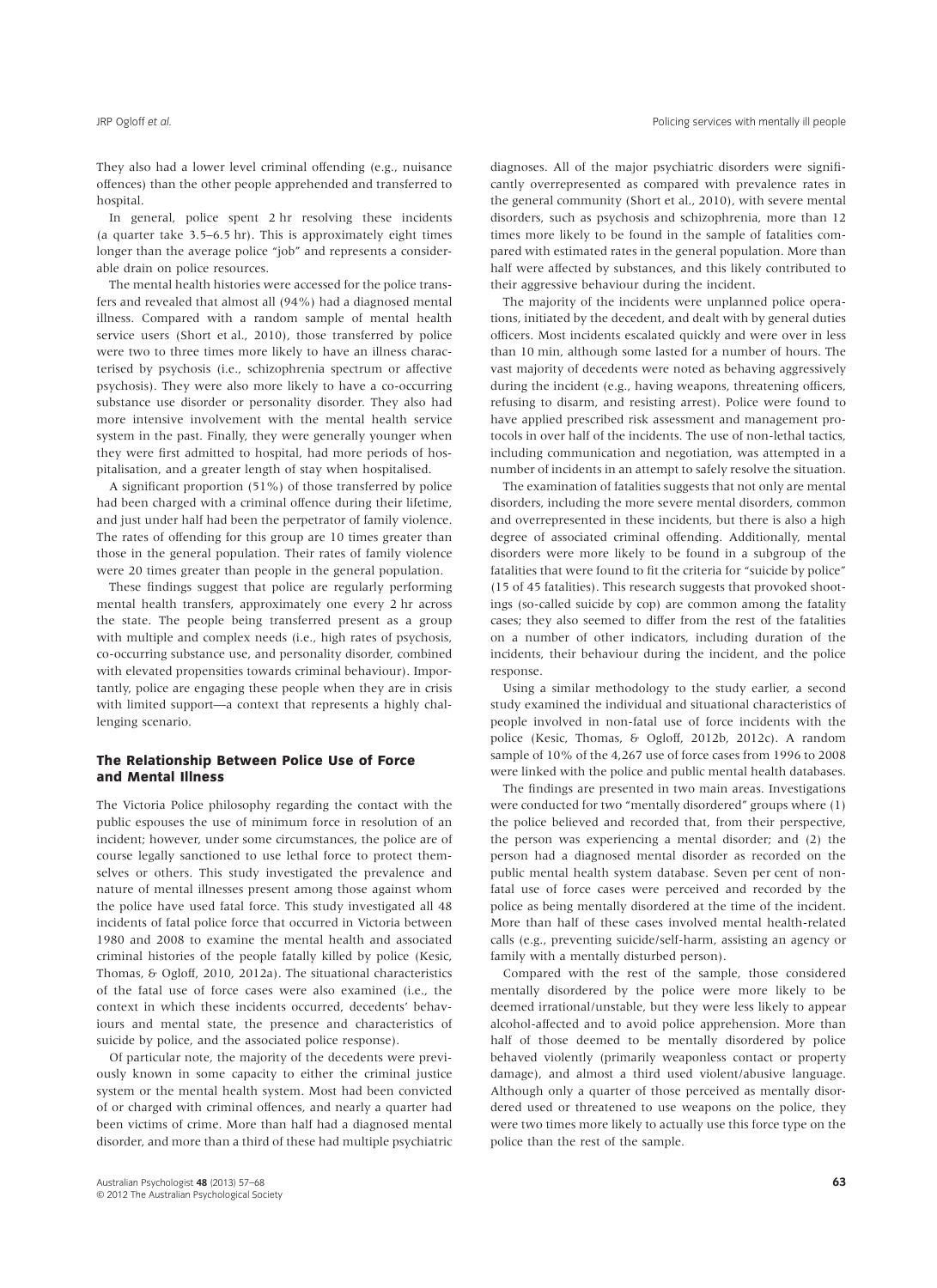The police were significantly more likely to use or threaten to use weapons (Oleoresin Capsicum "OC" spray specifically) on those who appeared mentally disordered, regardless of the subject's behaviour. Almost one half of the subjects received minor injuries during the incident, and one in seven also injured the police. However, they were no more likely to injure police, or to be injured by the police, than subjects who did not appear to have a mental illness.

The second set of analyses compared the police officers' use of force on people who had a record of a psychiatric illness on the public mental health database with those with no such illness. Overall, almost half of the use of force sample had been the clients of the public mental health system, and more than a third had a diagnosed mental disorder. All of the major mental disorders were significantly overrepresented in the use of force sample as compared with their prevalence in the community. In the main, these findings are similar to those for all accused with whom the police come into contact.

Incidents involving those with a history of diagnosed mental disorders were likely to be related to offending: street arrests/ checks, subduing suspects/offenders, and domestic disputes. People with a history of mental disorder were significantly more likely to have been convicted of violent and sexual offences than other subjects.

Those with a diagnosed mental disorder were more likely to be deemed irrational/unstable and more likely to appear drugaffected. By contrast, they were less likely to appear alcoholaffected and less likely to avoid police apprehension. More than half of those with a diagnosed mental disorder were deemed by police to have behaved violently, and around half used violent language. The most common used force against police was weaponless contact, followed by verbal force. One in seven used or threatened to use weapons, and were more likely to use this force on the police compared with the rest of the sample.

There was no significant difference in the likelihood that police used more severe force types between those with a history of mental disorder and the rest of the sample; however, there was a trend for the police to use or threaten to use weapons on those with a history of psychotic disorder diagnosis. Almost a half of those with a diagnosed mental disorder were injured by the police, and almost a sixth also injured the police. However, those with a history of mental disorder were no more likely to injure the police, or to be injured by the police, than the rest of the sample, and the injuries received were minor in most cases.

These findings suggest that diagnosed mental disorders and associated criminal offending are common in non-fatal use of force incidents between the Victoria Police and the public. While a person was deemed to be exhibiting signs of mental disorder in only 7% of cases of non-fatal force, almost half had a history with public mental health services and one third had a diagnosed mental illness.

Although only a minority of those with mental illnesses possessed weapons, they were more likely to use or threaten to use these weapons on the police. Finally, while the police were no more likely to use or threaten to use weapons on those with a history of mental disorder diagnosis, they were more likely to use OC spray on those individuals who appeared mentally ill during the encounter regardless of their behaviour at the time.

### **The Relationship Between Schizophrenia and Offending/Victimisation**

As noted in the introduction, studies have found a modest but significant relationship between severe mental illness and violence. In the context of community policing, it is important to more fully understand the nature of the relationship among mental illness, offending, and victimisation. Therefore, the next study examined the association among psychotic disorders (such as schizophrenia), criminal behaviour, and crime victimisation (T. Short et al., in prep.). Given that it is family members, rather than strangers, who typically fall victim to violent actions by mentally ill people, the study also examined family violence incidents and the use of intervention orders. The degree to which comorbid substance abuse increases the risk of criminality or victimisation was examined.

Rates of family violence, criminal offending, and victimisation were compared between schizophrenia patients and a randomly selected community control group. The schizophrenia sample was taken from the state-wide mental health register, and included all persons aged between 18 and 65 who had been diagnosed with a psychotic disorder between 1975 and 2005. In total, 4,168 patients and 4,641 random community members were included. For the purposes of this study, "violent offences" were defined as any physical acts involving force or causing harm to the victim (such as assault, armed robbery, and homicide); this included all contact sex offences (such as rape or indecent assault). All other offences, including theft, stalking, driving, and drug-related offences, were considered "non-violent."

One quarter (24.6%) of psychotic patients had been charged with a criminal offence during their lifetime, and 10% had been found guilty of a violent offence. Rates of offending among psychotic patients were 3.5 times higher than in the community sample. The psychotic patients were 4.5 times more likely than the general community sample to have committed a violent offence. People with psychosis were also significantly more likely to have had contact with police as a result of intervention order applications and officer attendance at family violence incidents.

Comorbid substance use disorders significantly increased the risk of offending and violence. Almost half of all patients with a comorbid psychotic illness and as substance use disorder had committed an offence, and 20% had committed a violent offence. When compared with the general community, however, even those *without* concurrent substance abuse were more than twice as likely as the general community to have committed a violent crime.

A significant proportion of patients who offended violently had committed offences while on an involuntary community treatment order under the Mental Health Act. That is, despite increased levels of supervision in the community, patients on these compulsory orders were still at increased risk for violence.

In addition to offending histories, the Victoria Police database includes all police contacts with victims of offences. This enabled an examination of the victimisation rates and characteristics of mentally ill versus non-mentally ill people. Overall, rates of victimisation were *lower* in people with psychosis compared with people without; however, schizophrenia patients were shown to have a significantly *higher* number of violent and sexual victimisation incidents than others. Patients with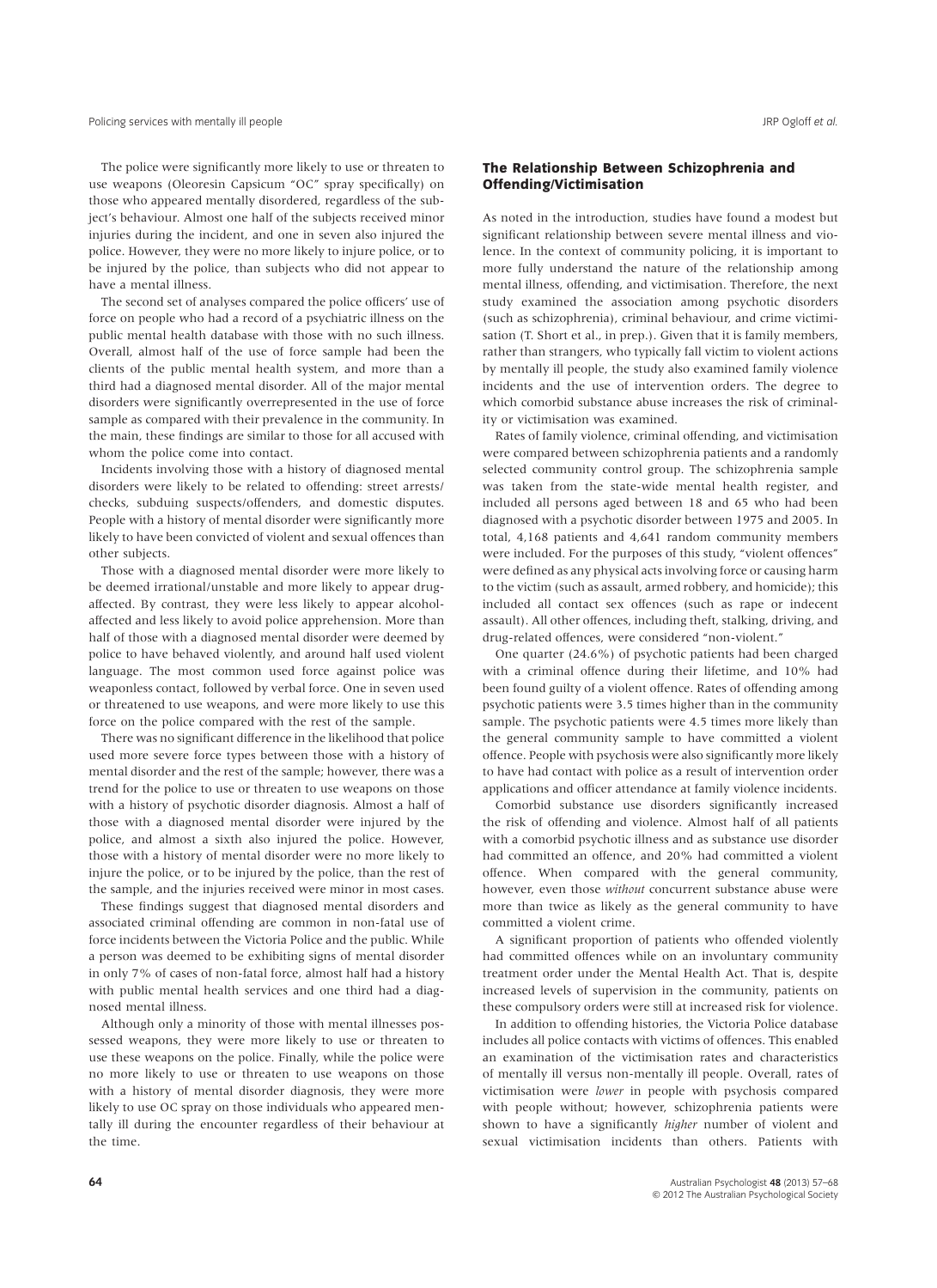psychosis and an offending history were also significantly more likely to have a record of victimisation than patients without an offending history. Although the exact reasons for the relationship between schizophrenia and victimisation are unclear, it may be that the general degree of dysfunction and disenfranchisement so common among people with chronic schizophrenia not only increases the likelihood that some of them will offend, but also that they will be criminally victimised.

Of note, those with comorbid substance misuse were the most vulnerable to victimisation—being nearly four times more likely than the general community to become the victim of a violent crime, and almost half of them had some record of crime victimisation. One in five dual diagnosis patients had been a victim of a violent crime.

Overall, the vast majority (90%) of schizophrenia patients do not commit violent crime. Only one in four patients has a criminal record, and one in ten has a violent conviction. However, the rates of offending and violence in this group are significantly higher than in people without a diagnosis of psychosis. Drug abuse significantly increases the likelihood of violence in both psychosis patients and the general community, but this study demonstrated that even patients with no history of substance use disorders have a statistically elevated risk of offending. Offenders and victims are not mutually exclusive groups. Patients with a history of offending were also more likely to have a history of victimisation—thus, it is likely that these individuals are in frequent contact with police in some capacity. Although most patients with schizophrenia disorders do not have a victimisation record, they are between two and three times more likely to have a record of violent victimisation compared with people who have not been diagnosed with a schizophrenic illness. As with offending, drug abuse significantly increases the risk of being victimised.

#### **Police Officers' Interactions With Victims**

While the focus of most of the research undertaken in Project PRIMeD has been on policing offenders with mental illnesses, a study was conducted to investigate the impact of the police– victim interaction on victims, as well as approaches that might improve victims' experiences with police (Elliott, Thomas, & Ogloff, 2011; in press). Previous research has shown that the process by which people are dealt with by the law is as important, or even more important, than the outcome they experience. This is known as procedural justice (Thibaut & Walker, 1975), and an aim of the present study was to explore the importance of the police treating victims in what could be defined as a procedurally just manner.

In-depth interviews were conducted with 110 people who had reported a crime (personal or property) to the police in the previous year. The interviews covered victims' perceptions of their treatment by the police and its impact on their wellbeing. Ratings of procedural justice, legitimacy, satisfaction, fair outcome, and well-being as a result of the interaction with the police were also obtained.

Consistent with previous research, higher perceived procedural justice was associated with higher perceived legitimacy, outcome fairness, and satisfaction with the interaction. Victims who received a desired outcome as a result of the interaction

with the police had higher scores on fair outcome and satisfaction, but not legitimacy, than the other participants. Procedural justice had a greater impact on outcome fairness and satisfaction than the realisation of a desired outcome.

Not only was higher procedural justice associated with a better outcome for victims, but it was also associated with greater psychological well-being as a result of the interaction with the police. Victims who received a desired outcome had higher scores on well-being and lower scores on powerlessness after their interaction with the police. Procedural justice had a greater impact on victims' well-being than the realisation of a desired outcome.

Validation of their experiences of victimisation and showing that taking actions to solve the crimes were essential in addressing the negative psychological consequences of the crime feeling violated, experiencing helplessness, and not feeling safe anymore—as a means of giving victims a sense of closure, empowerment, and making them feel safer.

Some suggested strategies may be drawn from the research that the police may use to validate the victim's experiences, improve their outcomes, and reduce some of the sequelae that come with being victims. First, police need to ensure that they treat the victim as a person—not a case or statistic. At the same time, though, police should acknowledge that the wrong happened and should emphasise the unacceptance of the crime. In their interactions with victims, they need to ensure that they do not display attitudes that the victims might perceive as being blamed for their victimisation. They also need to employ empathic listening skills in their work with victims.

# **Summary and Conclusions**

As the information provided in the summary of the findings earlier shows, police face considerable challenges when working with mentally ill people. The prevalence of mental illness among the people police bring into custody is significantly greater than what one would expect in the community. Moreover, mentally ill detainees present with a number of needs that often exceed the resources afforded to deal with them. Very often, the police are forced to employ creative ad hoc options to resolve encounters with mentally ill people that they would not use if mental health resources were more forthcoming.

While police have generally positive attitudes towards mentally ill people, and they accept this part of their work as necessary in community policing, they struggle to obtain much needed resources and options for people with mental illnesses. The findings show that the police can accurately identify those people who are exhibiting positive signs of psychotic illnesses. Perhaps surprisingly, the primary challenges police noted in resolving situations with people experiencing mental illness is gaining support from mental health services. More predictably, the remaining significant concerns focus on the individuals with mental illnesses, including the need to communicate with them and seeking their cooperation, employing successful mechanisms/strategies to help ensure they do not become violent, and of course effectively identifying and understanding mental illness.

Among the starkest findings obtained from Project PRIMeD was the realisation that, on average, police officers apprehended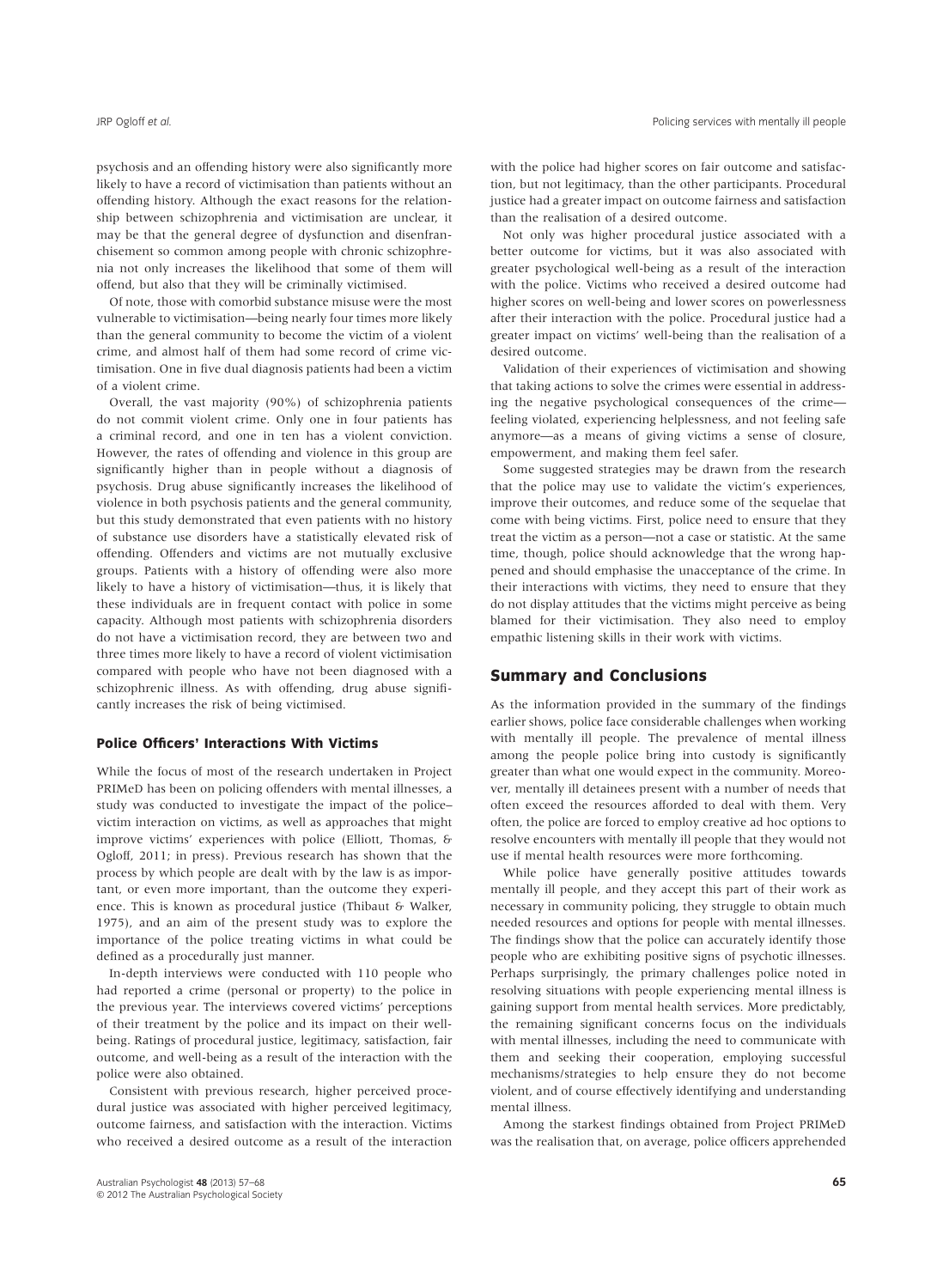and transported one person every 2 hr to psychiatric services. This represents almost 5,000 episodes per annum, which is significantly greater than the annual number of admissions in any individual mental health service in the state. Almost all of these cases originate in the context of a psychiatric crisis, and all too often police cannot obtain the services or responses necessary to assist the individual.

The prevalence of severe mental illnesses among those against whom the police use force, including fatal force, was greater than it was even for those whom the police take into custody. Indeed, the prevalence of psychosis among those whom police killed was 12 times greater than the general community. This presents a significant challenge for the police since the analysis of episodes where force, including fatal force, was used shows that many of the subjects of force have complex difficulties, and initiate then escalate the threat against the police. Moreover, the strategies police use to reduce violence may not be as effective for people who are thinking irrationally as a result of psychiatric crisis. Ongoing research is needed to explore the use of force phenomenon, including the tragic situations where subjects apparently engage the police in a quest for "suicide by police" which was found to be approximately one third of all cases where fatal force was used in this sample, and up to half of fatal shootings in other jurisdictions.

It is significant that while mentally ill people are overrepresented among those with whom the police come into contact, those detained are no more likely to have a history of violent offending than others. It is the case, however, that while most people with mental illnesses do not offend, they are at greater risk for engaging in offending and violent offending than others in the community. Moreover, this risk elevates when the mentally ill person also has a co-occurring substance use disorder. The relationship between mental illness and offending/violence is important since it highlights the need for mental health services, and often times, the police to manage mentally ill people appropriately when they are at risk for violence.

Contemporary police work involves much more than arresting and detaining people. The results showed that people with major mental illnesses are at an elevated risk for violent victimisation. Thus, approaches to engaging with victims need to take into account the unique needs/complexities brought on by those victims with a mental illness. As the research on approaches to victims of crime shows, the process by which police engage victims is as important as the outcome they ultimately receive in the criminal justice system. Approaches police use can and do affect the victims' experiences in the criminal justice system, and the strategies noted earlier can help ensure positive victim–police interactions in dealing with crime.

The results have significant implications for policy reform, service development, and integration. Overall, it is apparent that a whole of government response is required and that any development of training or services by the police alone will not be enough to address the plethora of concerns and issues identified through the programme of research summarised in this article. A political willingness is required to address the issues arising to enable ministries to work together. Ultimately, it is important that diversion from justice is available to people with mental illnesses who do not pose a risk of significant violence

and who have not committed a serious offence. Only with a coordinated systematic focus on the problems that affect people with mental illnesses coming into contact with the police can meaningful advances be made. While a thorough analysis of the advances that are necessary to rectify the complexities involving policing people with mental illnesses is beyond the scope of this article, we would like to conclude by noting some developments that would be helpful in addressing some of the matters arising from the research.

There certainly is a need for ongoing training of all police officers and other relevant emergency service personnel (i.e., ambulance drivers/paramedics) to (1) understand the signs and symptoms of major mental illnesses, and even more importantly (2) how to work with and manage people with mental illnesses in crisis, whose thinking and behaviour are irrational and impulsive. Similarly, training for mental health professionals regarding risk of violence/offending among people with mental illnesses is required. Virtually all contacts with police and mentally ill people arise out of crisis situations, and many of the individuals in question are patients of mental health services. Therefore, some proportion of crises could likely be averted if those who care for people with mental illnesses have a better understanding of their risk factors and the necessary elements of management.

While necessary, training alone is not sufficient. Service systems are required to address the needs of mentally ill people who come into contact with the police and to assist the police in linking these people to services. Given the diversity of geography, needs, and services, however, there is no one model that will best suit all locations. Rather, a number of specialist models are needed to suit the needs of particular regions or circumstances. In regions with smaller populations and fewer available services, crisis intervention teams may be most effective. Such teams would include select police officers with advanced training and experience working with mental illnesses who would work alongside mental health professionals to provide an outreach service to people with mental illnesses when a police presence is required. These teams would work on an on-call, as need, basis as required.

In areas with mental health services (i.e., inpatient beds and community mental health services), and frequent episodes of contact between mentally ill people and police, mobile police/ mental health services make some sense. In practice, these services typically have a police car that is jointly staffed by a police officer experienced in working with mentally ill people and a mental health professional who is experienced in working with mentally ill people in crisis. Such services exist in several jurisdictions internally, and have been trialled in Victoria with success. These services work best to assist police in managing people with mental illness who are known to the mental health service and can reconnect them to mental health services. The limitation of these services, however, is that they do not provide solutions for complex cases nor do they provide accommodation for those who require it beyond mainstream mental health services.

Consistent with the approach earlier, among its recommendations, the Senate Select Committee on Mental Health (2006) recommended "[t]hat mobile intensive teams or crisis assessment teams be adequately resourced to provide mental health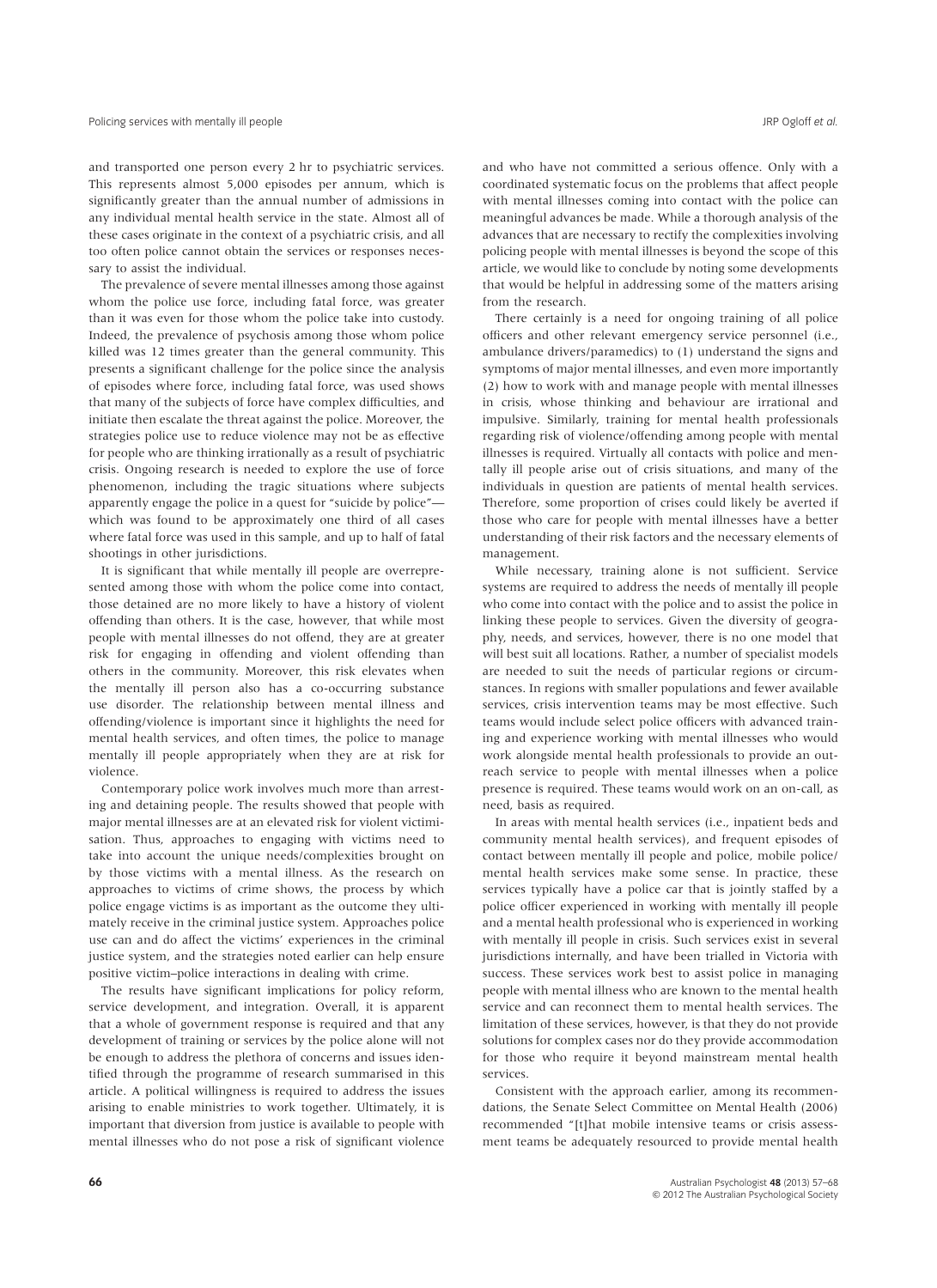crisis responses 24 hr a day, 7 days a week, minimising the need for police and ambulance attendance and in many cases, avoiding inpatient admission." These teams differ from the jointly staffed police/mental health professional cars insofar as they are solely staffed by mental health professionals. The limitation of such services is that they cannot reasonably assist where the target of the crisis presents a risk of violence.

In metropolitan areas with high rates of police contact with mentally ill people in crisis, as we found to be the case in Melbourne, solutions, such as those presented earlier, are likely to have only limited utility. Indeed, Steadman et al. (2001) found that a specialised crisis response unit was a critical factor in surmounting many problems that have been encountered in police–mental health interactions. Such units, which are not new and have been described in the literature for at least two decades (Ogloff, Finkelman, Otto, & Bulling, 1990), provide a safe form of short-term accommodation for those in crisis. The units are staffed by a multidisciplinary team of health professionals. Over a short period (e.g., 72 hr), the detainees can be stabilised, triaged, and linked to mental health services. Steadman et al. (2001) found that among the advantages of such units, outcomes included having one-third fewer arrests for police services with access to specialised response services as compared with those without the services.

Beyond the specific models that could be developed to integrate police and mental health, better linkages are required between police and area mental health services. The research showed that the lack of knowledge and understanding of mental health services presented additional difficulties for police. Finally, it is important to have integrated mental health services within justice agencies, including police and corrections (prisons and community corrections). There can be little doubt that the plight of the mentally ill in the criminal justice system, and the frustration faced by both police and mental health services, can be improved by building on the findings of the research presented and the policy and service system recommendations outlined.

# **Acknowledgements**

The views provided here do not necessarily represent the official positions of Victoria Police or the Victorian Institute of Forensic Mental Health. The authors are grateful to Chief Commissioner Ken Lay and Alison Creighton for their advice and support of the project, and to Dr Kathy Avent and David Bradley for their assistance with Project PRIMeD. We would like to express our thanks as well to the many police members and mental health professionals who contributed to this work.

#### **Note**

1. These are the comments of a young police officer who participated in interviews as part of the research presented in this article.

# **References**

Baksheev, G. N., Ogloff, J. R. P., & Thomas, S. D. (2012). Identification of mental illness in police cells: A comparison of police processes, the

© 2012 The Australian Psychological Society

brief jail mental health screen and the jail screening assessment Tool. *Psychology, Crime and Law*, *18*, 529–542.

- Baksheev, G. N., Thomas, S. D., & Ogloff, J. R. P. (2010). Psychiatric disorders and unmet needs in Australian police cells. *Australian and New Zealand Journal of Psychiatry*, *44*, 1043–1051.
- Brinded, P. M. J., Simpson, A. I. F., Laidlaw, T. M., Fairley, N., & Malcolm, F. (2001). Prevalence of psychiatric disorders in New Zealand prisons: A national study. *Australian and New Zealand Journal of Psychiatry*, *35*, 166–173.
- Brugha, T., Singleton, N., Meltzer, H., Bebbington, P., Farrell, M., Jenkins, R., . . . Lewis, G. (2005). Psychosis in the community and in prisons: A report from the British National survey of psychiatric comorbidity. *American Journal of Psychiatry*, *162*, 774–780.
- Dalton, V. (1998). *Police shootings 1990–97* (Australian Institute of Criminology Trends and Issues in Crime and Criminal Justice). Canberra: Australian Institute of Criminology.
- Douglas, K. S., Guy, L., & Hart, S. D. (2009). Psychosis as a risk factor for violence to others: A meta-analysis. *Psychological Bulletin*, *135*, 679–706.
- Elliott, I., Thomas, S., & Ogloff, J. R. P. (2011). Procedural justice in contacts with the police: Testing a relational model of authority in a mixed methods study. *Psychology, Public Policy, and Law*, *17*(4), 592–610.
- Elliott, I., Thomas, S. D. M., & Ogloff, J. R. P. (in press). Procedural justice in victim-police interactions and victims' recovery from victimisation experience: A grounded theory study. *Policing and Society*.
- Fazel, S., & Danesh, J. (2002). Serious mental disorder in 23 000 prisoners: A systematic review of 62 surveys. *Lancet*, *359*, 545–550.
- Godfredson, J. W., Ogloff, J. R. P., Thomas, S. D., & Luebbers, S. (2010). Police discretion and encounters with people experiencing mental illness: The significant factors. *Criminal Justice and Behavior*, *37*, 1392–1405. doi: 10.1177/0093854810383662
- Godfredson, J. W., Thomas, S. D., Ogloff, J. R. P., & Luebbers, S. (2011). Police perceptions of their encounters with individuals experiencing mental illness: A Victorian survey. *Australian and New Zealand Journal of Criminology*, *44*, 180–195. doi: 10.1177/0004865811405138
- Jablensky, A., Morgan, F., Morgan, V., Valuri, G., & Ferrante, A. (2004). Psychosis, crime and first onset of schizophrenia: A population-based study. *Schizophrenia Research*, *67*(1 Suppl. 1), 9.
- Kesic, D., Thomas, S. D. M., & Ogloff, J. R. P. (2010). Mental illness among police fatalities in Victoria 1982–2007: A case linkage study. *Australian and New Zealand Journal of Psychiatry*, *44*, 463–468.
- Kesic, D., Thomas, S. D. M., & Ogloff, J. R. P. (2012a). Time, space and suicide by police: Coronial reports analysis of fatal police shootings. *Criminal Justice and Behavior*, *39*(8), 1107–1125.
- Kesic, D., Thomas, S. D. M., & Ogloff, J. R. P. (2012b). Estimated rates of mental disorders in, and characteristics of, incidents of nonfatal use of force by police. *Social Psychiatry & Psychiatric Epidemiology*. doi: 10.1007/s00127-012-0543-4.
- Kesic, D., Thomas, S. D. M., & Ogloff, J. R. P. (2012c). Use of nonfatal force on and by persons with apparent mental disorder in encounters with police. *Criminal Justice and Behavior*, in press.
- Nicholls, T. L., Roesch, R., Olley, M. C., Ogloff, J. R. P., & Hemphill, J. F. (2005). *Jail Screening Assessment Tool (JSAT): Guidelines for mental health screening in jails*. Burnaby, BC: Simon Fraser University.
- Office of Police Integrity. (2005). *Review of fatal shootings by Victoria police*. Melbourne, Vic.: OPI.
- Ogloff, J. R. P., Finkelman, D., Otto, R. K., & Bulling, D. (1990). Preventing the detention of non-criminal mentally ill people in jails: The need for training and research. *Nebraska Law Review*, *69*, 434–471.
- Ogloff, J. R. P., & Tye, C. (2007). Responding to mental health needs of women offenders. In R. Sheehan, G. McIvor, & C. Trotter (Eds.),